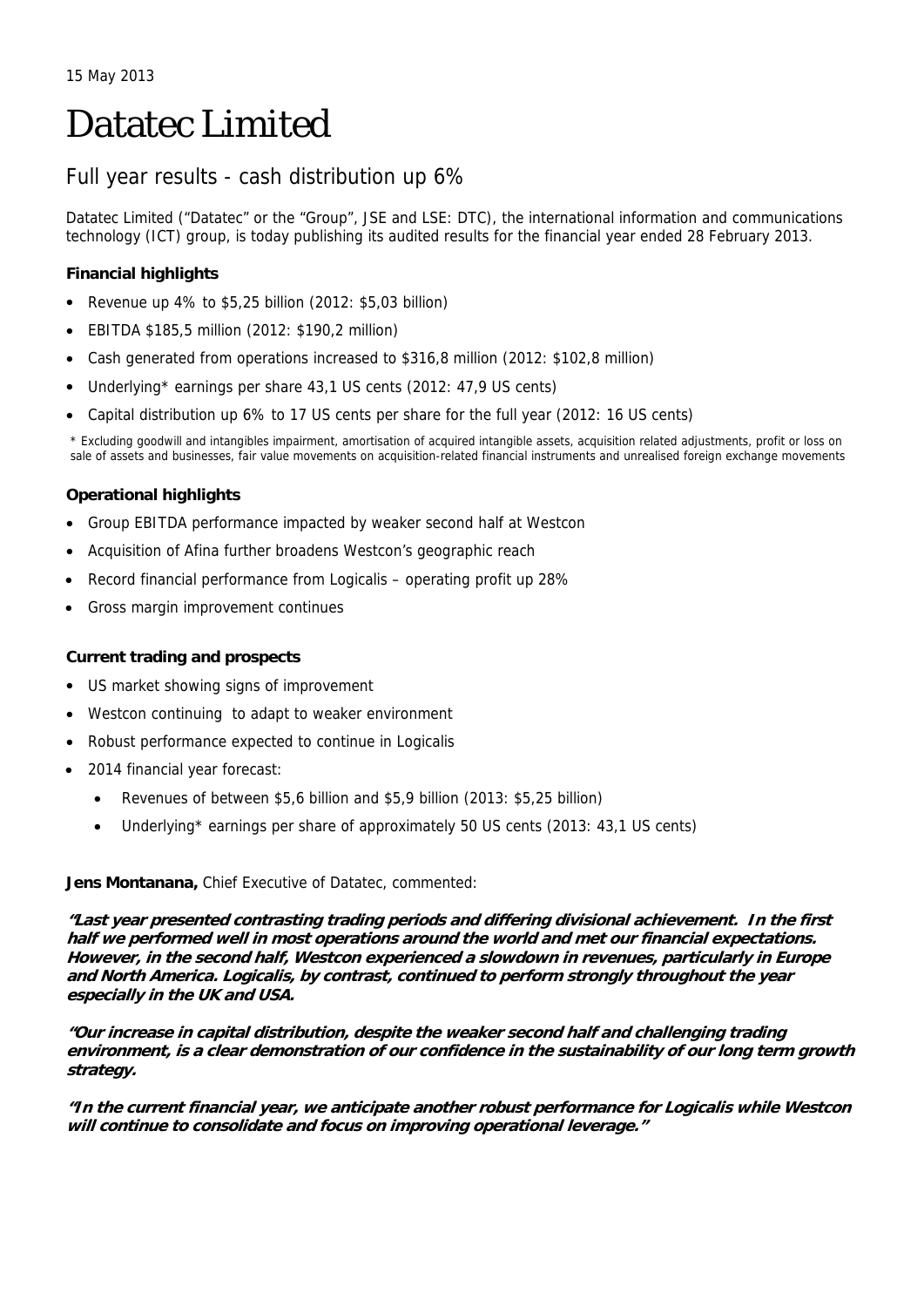## **Enquiries:**

| $+44$ (0) 1753 797 118 |
|------------------------|
| $+44$ (0) 20 7395 9012 |
| $+27$ (0) 11 233 1013  |
|                        |
|                        |
| $+44$ (0) 20 7029 8000 |
|                        |
|                        |
| +44 (0) 20 7220 0500   |
|                        |
|                        |
| $+44$ (0) 20 7457 2020 |
| $+27(0)$ 11 447 3030   |
|                        |

## **PROFILE AND GROUP STRUCTURE**

Datatec is a global ICT solutions and services group with more than 6,000 employees worldwide and with operations in over 50 countries.

The Group's main lines of business comprise:

- **Technology** Westcon: distribution of networking, security and unified communications products
- **Integration**  Logicalis: ICT infrastructure solutions and services
- **Consulting**  Analysys Mason, Intact and The Via Group: strategic and technical consulting

## **OVERVIEW**

Datatec generated modest top line growth despite the overall sluggishness of the world economy and a challenging trading environment for Westcon in the second half. The overall resilience of the business has enabled the Group to increase its full year capital distribution (effective dividend) by 6%.

Datatec's technology distribution division, Westcon, suffered from a slowdown in the second half of the year in Europe and North America as conditions in those markets deteriorated. However, the broad geographic diversification of this division partly mitigated the impact.

The Group benefited from its business diversification with Logicalis, the Group's integration and services division, delivering its strongest performance to date. Overall, Latin America, Asia Pacific and the Middle East & Africa remain the Group's strongest performing markets. These markets generated 36% (2012: 33%) of Datatec's revenues and 43% (2012: 40%) of its gross profits.

Datatec generated revenues of \$5,25 billion, up 4% (2012: \$5,03 billion). Overall gross margins expanded to 14,9% (2012: 14,0%).

Reflecting the market conditions in H2, EBITDA for the year was \$185,5 million (2012: \$190,2 million).

Underlying earnings per share in FY13 were 43,1 US cents per share (2012: 47,9 US cents).

In terms of revenue by business stream, 73% came from technology distribution, 19% from ICT Solutions (Logicalis product sales) and 8% from services (Logicalis and Consulting services). In terms of gross margin, technology distribution contributed 57%, ICT solutions 24% and services 19%.

#### **Revenue % by business stream FY 2013**

|                      | <b>FY2013</b> | <b>FY2012</b> |
|----------------------|---------------|---------------|
| <b>Distribution</b>  |               |               |
| <b>ITC solutions</b> | 1 Q           |               |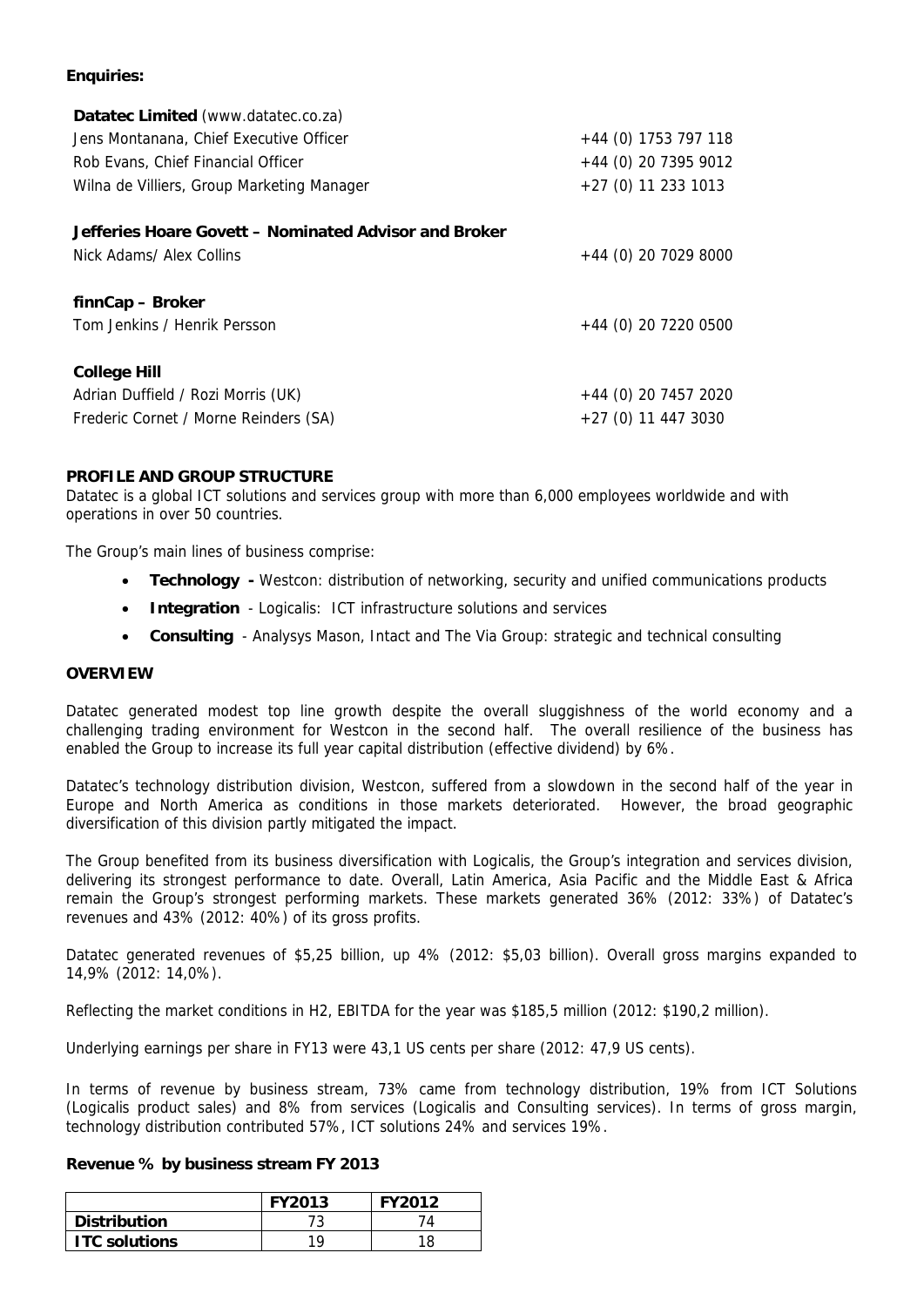| <b>Services</b> |       |              |
|-----------------|-------|--------------|
|                 | 1ሰበዓሪ | <u>ຳ∩∩໑∠</u> |

#### **Gross margin % by business stream FY 2013**

|                      | <b>FY2013</b> | <b>FY2012</b> |
|----------------------|---------------|---------------|
| <b>Distribution</b>  |               |               |
| <b>ITC solutions</b> | 24            | 24            |
| <b>Services</b>      | 19            | 10            |
|                      | 100%          | 100%          |

## **STRATEGY**

Datatec continues to pursue its long-term strategy to deliver sustainable, above average returns to shareholders by focusing on a combination of organic growth in the faster-growing sectors of the ICT market, geographic expansion and complementary acquisitions.

Datatec has maintained its strong market position with no particular dependency on any single market, territory or technology sector and has continued to improve its customer mix. The mid-term priority is focused on building our scale and critical mass in the developing markets that the Group has moved into successfully in the past few years.

Westcon's investment in new markets has now achieved a footprint in most of its desired geographies. Westcon's most significant acquisition in the year was Afina which greatly extended its geographical coverage in Latin America. Logicalis's acquisition of the European 2e2 businesses after the end of the financial year is expected to boost significantly its presence on the continent and the addition of the Spanish operation will complement its strong presence in Latin America.

## **FINANCIAL RESULTS**

Group revenues increased by 4% to \$5,25 billion **Revenue % geographic split** 

|                               | <b>FY2013</b> | FY 2012 |
|-------------------------------|---------------|---------|
| <b>North America</b>          | 32%           | 34%     |
| <b>Latin America</b>          | 16%           | 13%     |
| <b>Europe</b>                 | 32%           | 33%     |
| Asia Pacific                  | 12%           | 12%     |
| AIME $#$                      | 8%            | 8%      |
|                               | 100%          | 100%    |
| # Africa, India & Middle East |               |         |

Gross margins improved to 14,9% (2012: 14,0%) and gross profit increased by 11% to \$780,3 million (2012: \$704,6 million). Operating costs grew at 16% to \$594,8 million (2012: \$514,4 million). Acquisitions, one off expenses relating to Westcon's SAP implementation and the second half revenue slowdown account for this higher rate.

Operating profit was \$141,4 million (2012: \$150,6 million). The net interest charge increased to \$21,9 million (2012: \$14,3 million), mainly as a result of long credit terms agreed for some of the Group's Latin American business.

Profit before tax was \$127,2 million (2012: \$138,0 million), after net fair value gains of \$6,4 million (2012: \$0,4 million) related to acquisitions.

The Group's reported effective tax rate decreased to 33,1% from 35,4%. The normalised effective tax rate was virtually unchanged at 34,9% (2012: 35,1%). The Group's effective tax rate is higher than the South African statutory rate of 28%, primarily due to profits arising in jurisdictions with higher statutory tax rates, most notably North and Latin America.

Underlying earnings per share were 43,1 US cents (2012: 47,9 US cents). Headline earnings per share ("HEPS") were 40,8 US cents (2012: 43,1 US cents).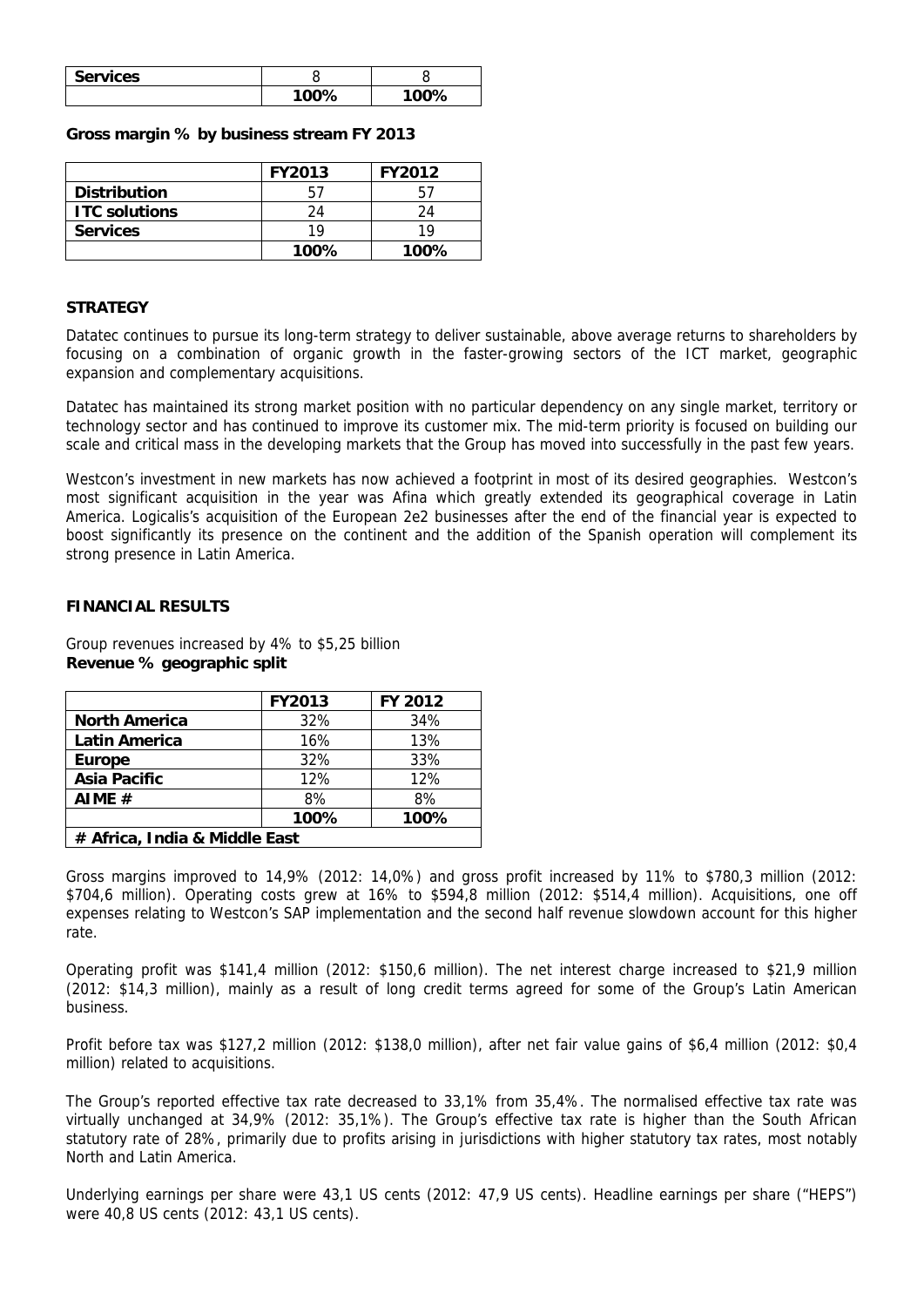Westcon reduced its prompt pay initiatives in which it had been participating. This resulted in a cash inflow of approximately \$40 million which contributed to a \$316,8 million operating cash inflow generated by the Group's operations (2012: \$102,8 million).

The Group ended the financial year with net cash of \$47,6 million (2012: net debt \$20,5 million), after deducting long-term debt of \$10,4 million and short-term debt of \$15,3 million, included in the payables and provisions line. The Group continues to enjoy comfortable headroom in its working capital lines.

The Group issued 5,9 million new shares during the year, with 4,1 million shares issued as part of acquisition activities, 0,4 million shares were issued to satisfy exercised share options and 1,4 million shares were issued in settlement of exercises of awards under Datatec's current long term incentive share based payment schemes.

The fair value of companies acquired during the year was \$73,7 million. As a result goodwill, and intangible assets increased by \$57,6 million and \$25,4 million respectively. The revenue and EBITDA included from these acquisitions in 2013 was \$182,8 million and \$1,6 million respectively. Had the acquisition dates been 1 March 2012, revenue attributable to these acquisitions would have been approximately \$268 million. It is not practical to establish the EBITDA that would have been contributed by the acquisitions in 2013 if they had been included for the entire year.

The Group paid \$17,2 million to shareholders as a capital distribution in July 2012 as the final distribution of the 2012 financial year, making the total cash distributed in relation to FY12 \$29,4 million. The Group paid the interim capital distribution for the 2013 financial year to shareholders in November 2012 of \$15,2 million and has declared a final capital distribution for FY13.

The put option liability for Westcon Africa FZCO ("FZCO") of \$5,1 million was reversed to reserves during the first half of the year pursuant to the cancellation of the put option.

Losses of \$45,9 million (2012: \$13,8 million) arising on translation to presentation currency are included in comprehensive income of \$50,4 million (2012: \$77,0 million).

## **DIVISIONAL REVIEWS**

#### **Group contribution to Revenue**

|            | <b>FY 2013</b> | <b>FY 2012</b> |
|------------|----------------|----------------|
| Westcon    | 73%            | 74%            |
| Logicalis  | 26%            | 25%            |
| Consulting | $1\%$          | $1\%$          |
|            | 100%           | $100\%$        |

#### **Group contribution to EBITDA**

|            | FY 2013 | FY 2012 |
|------------|---------|---------|
| Westcon    | 59%     | 65%     |
| Logicalis  | 40%     | 33%     |
| Consulting | $1\%$   | 2%      |
|            | 100%    | 100%    |

#### **Westcon**

Westcon accounted for 73% of the Group's revenues (2012: 74%) and 59% of its EBITDA (2012: 65%).

Westcon is a value-added distributor of category-leading unified communications, network infrastructure, data centre and security solutions with a global network of specialty resellers. The distributor's portfolio of vendors include Cisco, F5, Avaya, Brocade, Check Point, Blue Coat, Juniper and other complementary manufacturers.

Westcon creates unique programmes and facilitates support to accelerate the business of its partners tailored to their needs. Westcon provides global logistics and flexible customized financing solutions to pre-sales, technical and engineering assistance.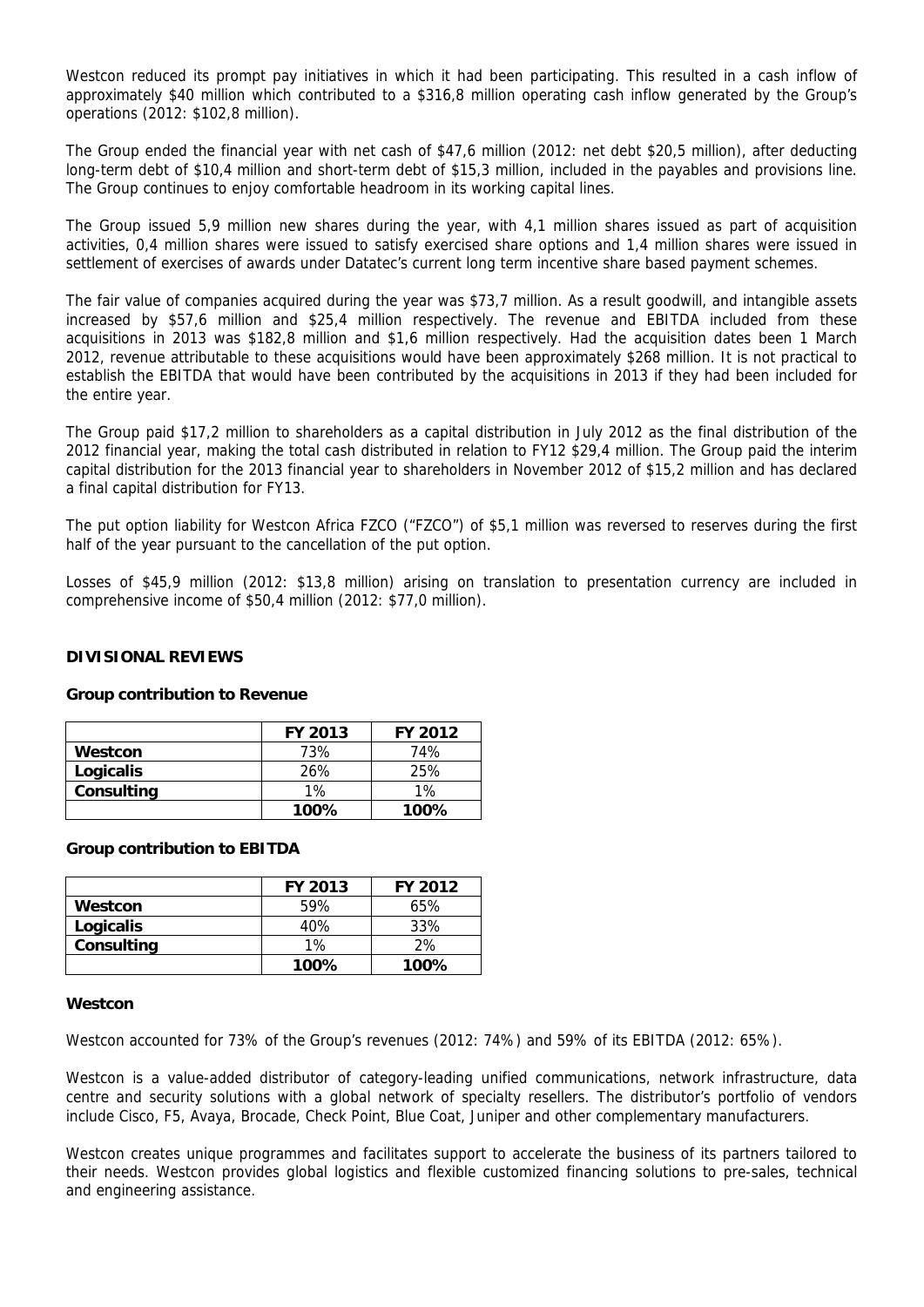Overall revenues increased 3% to \$3,8 billion (2012: \$3,7 billion) including a \$174,3 million contribution from acquisitions.

34% of Westcon's revenue was generated in Europe (2012: 35%), 33% in North America (2012: 35%), 13% in Asia Pacific (2012: 13%), 10% in AIME (2012: 11%) and 10% in Latin America (2012: 6%).

Gross margins increased to 11,6% (2012: 10,7%) with increases in Europe, AIME and Asia Pacific offset by lower margins in North America and Latin America. Overall gross margins improved as a result of a more favourable product mix, which saw Cisco products make up 49% of Westcon's revenue (2012: 51%), 12% for Avaya / Nortel (2012: 15%), 24% for security (2012: 19%) and 15% for Affinity and other development vendors (2012: 15%). Gross profit increased 11% to \$442,8 million (2012: \$399,6 million).

Operating expenses were \$325,5 million (2012: \$266,3 million), including \$31 million of expense associated with acquisitions and \$6 million associated with ongoing SAP implementation. Westcon's EBITDA was \$117,3 million (2012: \$133,3 million) while EBITDA margins were 3,1% (2012: 3,6%), with decreased margins in North America and Asia Pacific offset by increases in Europe, Latin America and AIME.

Operating profit was \$98,2 million (2012: \$120,4 million).

Westcon continued its strong working capital management. Westcon's net working capital days decreased from 38 days in 2012 to 27 days in 2013. Net debt decreased by \$32 million, resulting in a net debt position of \$24 million at the year end as decreased working capital needs resulted in a reduction in debt balances and improved cash position. Both trade receivables and payables balances increased due to the Afina acquisition, growth in Latin America and a reduction in prompt payment arrangements.

On 12 March 2012, Westcon completed the acquisition of PT Netpoleon, an Indonesian value-added distributor of IT security, networking and convergence solutions and provider of managed and training services.

On 23 May 2012, Datatec acquired, on behalf of Westcon, the 33,1% interest in its African subsidiaries which it didnot already own (excluding Westcon SA (Pty) Ltd) collectively "Westcon Africa", in order to secure 100% ownership of those businesses.

On 2 July 2012, Westcon acquired the Latin American and Iberian multinational security, virtualisation and data centre distributor, Afina Group. The transaction, valued at up to €50 million (\$63 million) was the most significant acquisition made during the year. Afina generated revenues in FY13 (in the eight months since acquisition) of \$148 million.

On 16 July 2012, Westcon acquired a security product distribution business based in Austria, Triple AcceSSS IT together with its Swiss subsidiary. Triple AcceSSS generated revenues in FY13 since acquisition of \$9 million.

Westcon is in the process of transitioning its existing global ERP system to a new SAP-based platform. The upgrade is part of a programme to improve and optimise Westcon's systems and infrastructure capabilities in support of its growing business and increasing transaction volumes. Of this year's increase in capitalised development expenditure, \$18 million is attributable to this ERP system transition.

|                      | FY 2013 | FY 2012 |
|----------------------|---------|---------|
| <b>North America</b> | 33%     | 35%     |
| <b>Latin America</b> | 10%     | 6%      |
| <b>Europe</b>        | 34%     | 35%     |
| <b>Asia Pacific</b>  | 13%     | 13%     |
| <b>AIME</b>          | 10%     | 11%     |
|                      | 100%    | 100%    |

#### **Westcon revenue % geographic split**

#### **Westcon revenue % by product category**

|                 | <b>FY 2013</b> | FY 2012 |
|-----------------|----------------|---------|
| Cisco           | 49%            | 51%     |
| Convergence     | 12%            | 15%     |
| <b>Security</b> | 24%            | 19%     |
| <b>Other</b>    | 15%            | 15%     |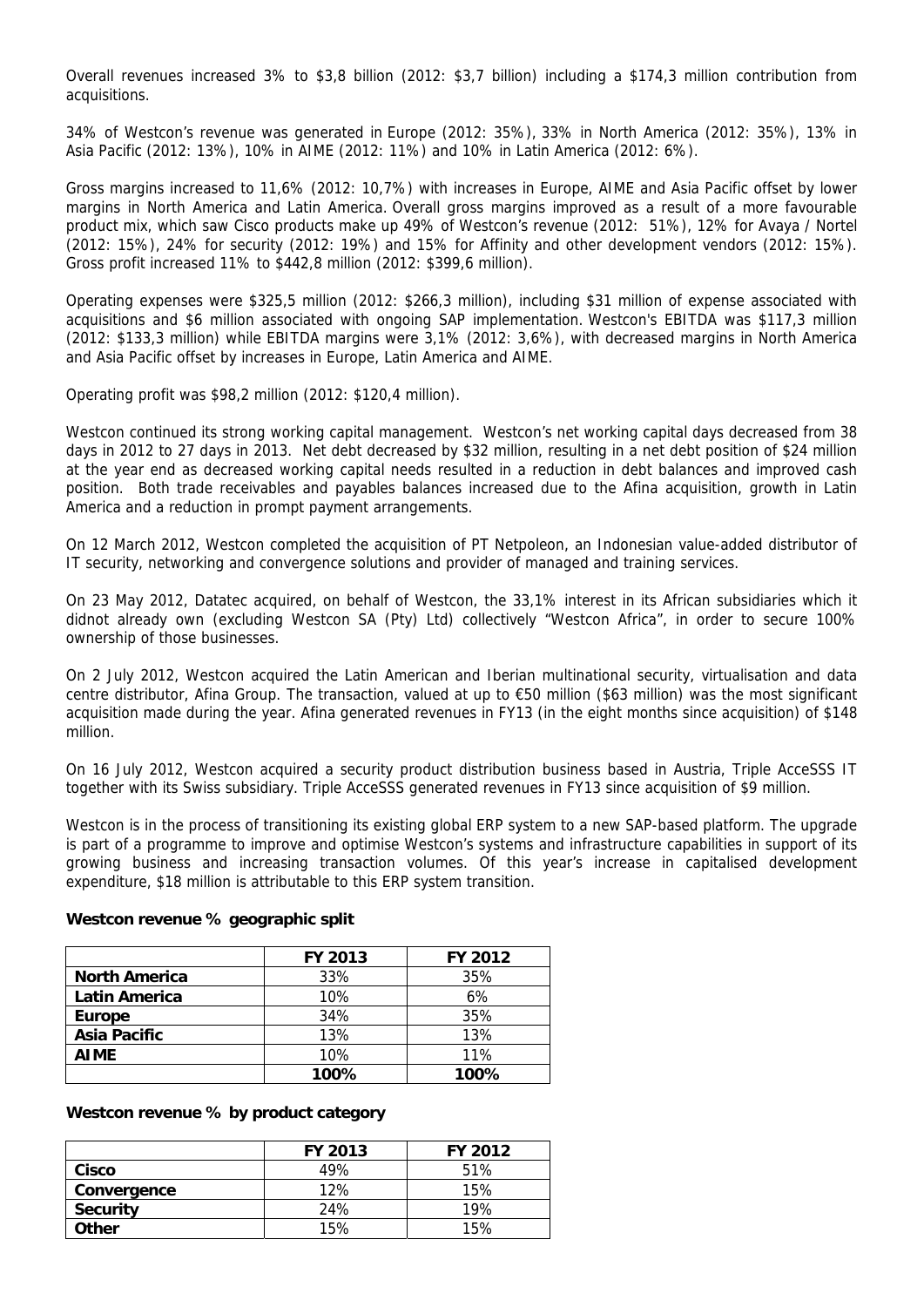|--|

The acquisition of Comztek in South Africa, which was announced on 30 November 2012, is conditional on receiving approval from the competition authorities in a number of African countries which is substantially complete. The transaction is expected to close when the last of these approvals is received.

Westcon remains in discussion with its Indian partners about a mutually agreed exit from the venture.

## **Logicalis**

Logicalis accounted for 26% of the Group's revenues (2012: 25%) and 40% of its EBITDA (2012: 33%).

Logicalis is an international IT solutions and managed services provider with a breadth of knowledge and expertise in IT infrastructure and networking solutions, communications and collaboration, data centre and cloud services, and managed services.

#### **Logicalis revenue % geographic split**

|                      | <b>FY 2013</b> | FY 2012 |
|----------------------|----------------|---------|
| <b>North America</b> | 31%            | 31%     |
| Latin America        | 36%            | 36%     |
| <b>Europe</b>        | 24%            | 25%     |
| Asia Pacific         | 9%             | 8%      |
|                      | $100\%$        | 100%    |

Revenue increased by 9% to \$1,35 billion (2012: \$1,23 billion), including \$8,5 million of revenue from the acquisitions made during the year.

Revenues were sequentially 2% lower in the second half on lower product revenues after a strong first half that included two very large transactions. However the gross margin on product revenues improved in the second half of the financial year and profits were significantly higher than in the first half.

All regions saw solid year on year growth and the performances of the UK and North America were particularly encouraging given the broader macroeconomic situation. The Latin America region continued to have strong growth although the reported results are held back by the strengthening of the US dollar against the Brazilian Real in particular.

Revenues from product sales were up 8%, with increases in the Cisco, IBM and HP vendor categories. Revenues from total services were up 14% with annuity service revenues up 15% and reflected the long-term strategic focus on growing services.

36% of Logicalis' revenue was generated in Latin America (2012: 36%), 31% in North America (2012: 31%), 24% in Europe (2012: 25%) and 9% in Asia Pacific (2012: 8%).

Gross margin was up at 23,0% (2012: 22,5%). Product transaction margins improved but overall service margins were down slightly. The gross profit was up 12% to \$310,3 million (2012: \$277,4 million) and operating expenses increased by 10%.

EBITDA increased 17% to \$78,6 million (2012: \$67,4 million), resulting in an EBITDA margin of 5,8% (2012: 5,5%).

Operating profit was up 28% to \$54,7 million (2012: \$42,6 million).

Logicalis continues to have a contingent liability in respect of a possible tax liability at its PromonLogicalis subsidiary in Brazil.

On 1 June 2012, Logicalis acquired Corpnet, an Australian provider of IT solutions including data centre, cloud and managed services.

On 1 November 2012, Logicalis acquired the Colombia and Ecuador operations of Cibercall, a leading provider of voice, data and video services solutions with 44 employees which were integrated into Logicalis' existing operations in those two countries strengthening Logicalis' presence in the Andean region.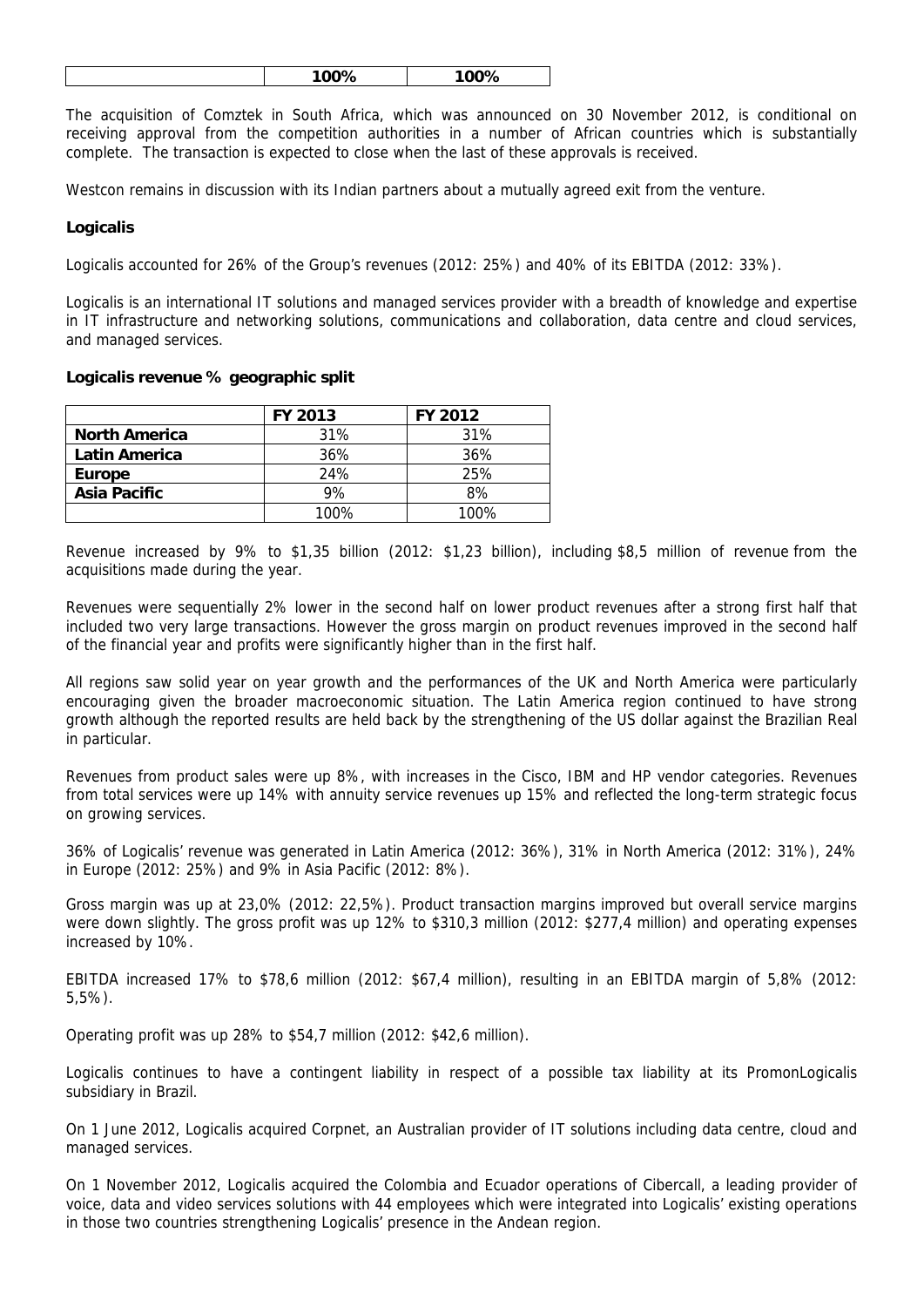After the year end, on 4 March 2013, Logicalis acquired four European operations of 2e2 for €24 million (\$31 million).

## **Consulting Services**

The Consulting Services division accounted for 1% of Group revenues (2012: 2%) and 1% of EBITDA (2012: 2%).

The division comprises: Analysys Mason, which delivers management consulting, advisory, modelling and market intelligence services to the telecoms, IT and digital media industries; Intact, which is a services and support consultancy delivering high-end professional services in networking, unified communications, and related security, wireless and data centre connectivity focussing on Cisco technologies; and The Via Group ('Via'), which is a specialist professional services organisation providing unified communications and integrated voice solutions that encompass Microsoft technology.

Divisional revenues were \$74,0 million (2012: \$79,4 million). A robust performance from Analysys Mason and the full year inclusion of Via was offset by a contraction of revenues at Intact. Despite the lower revenues, strong sales performance at Analysys Mason, better utilisation of consultants and internal restructuring helped to improve gross margins from 34,6% to 36,8%. Overall EBITDA was \$3,2 million (2012: \$4,8 million) after \$0.5 million charge for restructuring activities which are expected to yield annualised savings of \$1,9 million.

## **Corporate**

Corporate encompasses the net operating costs of the Datatec head office entities of \$14,3 million (2012: \$17,1 million) and unrealised and realised foreign exchange gains of \$0,5 million and \$0,2 million respectively (2012: \$0,2 million and \$1,6 million respectively).

## **POST PERIOD EVENTS**

On 4 March 2013, Logicalis acquired four European operations of 2e2, excluding its UK business, for €24 million (\$31 million). These include Spanish and Irish systems integration businesses, a Channel Islands business and an operation in the Netherlands, which is a leading IT service management consultancy. As a result of this transaction, Logicalis expects to add annual revenues of approximately \$150 million.

## **CURRENT TRADING AND PROSPECTS**

Weak economic conditions continue to prevail in most of Datatec's markets. Companies remain cautious about investment, generally have strong balance sheets and are mainly focused on IT projects with compelling return on investment. The cloud computing model is driving growth in many of the sectors in which the Group operates, such as data centre and networking managed services, the integration of unified communications systems and security solutions. Conditions in Europe remain weak with modest growth in the US.

The Board expects Westcon to return to revenue growth with operating leverage returning in the 2014 financial year. Logicalis is on track to record its fifth successive year of strong revenue and profit growth.

Based on current trading conditions and prevailing exchange rates, the Board expects revenues for the 2014 financial year of between \$5,6 billion and \$5,9 billion. The Board expects underlying\* earnings per share to be approximately 50 US cents and both earnings per share\*\* and headline earnings per share\*\* to be approximately 46 US cents. Profit after tax\*\* is expected to be approximately \$102 million.

The financial information on which this forecast is based has not been reviewed and reported on by Datatec's external auditors.

## **CASH DISTRIBUTION BY WAY OF CAPITAL REDUCTION**

The Group has a dividend cover policy of at least three times relative to underlying\* earnings per share which applies to both interim and final distributions. However, the Group Board has elected to maintain its final capital distribution for the year due to its strong financial position and prospects.

The Group paid an interim capital distribution in respect of FY13 to shareholders of 70 RSA cents (approximately 8 US cents, 2012: 7 US cents) per share on 3 December 2012. The Group has declared and will distribute to shareholders a final capital reduction in lieu of a dividend out of Contributed Tax Capital of 83 RSA cents (approximately 9 US cents, 2012: 9 US cents) per share, making a total capital distribution to shareholders for the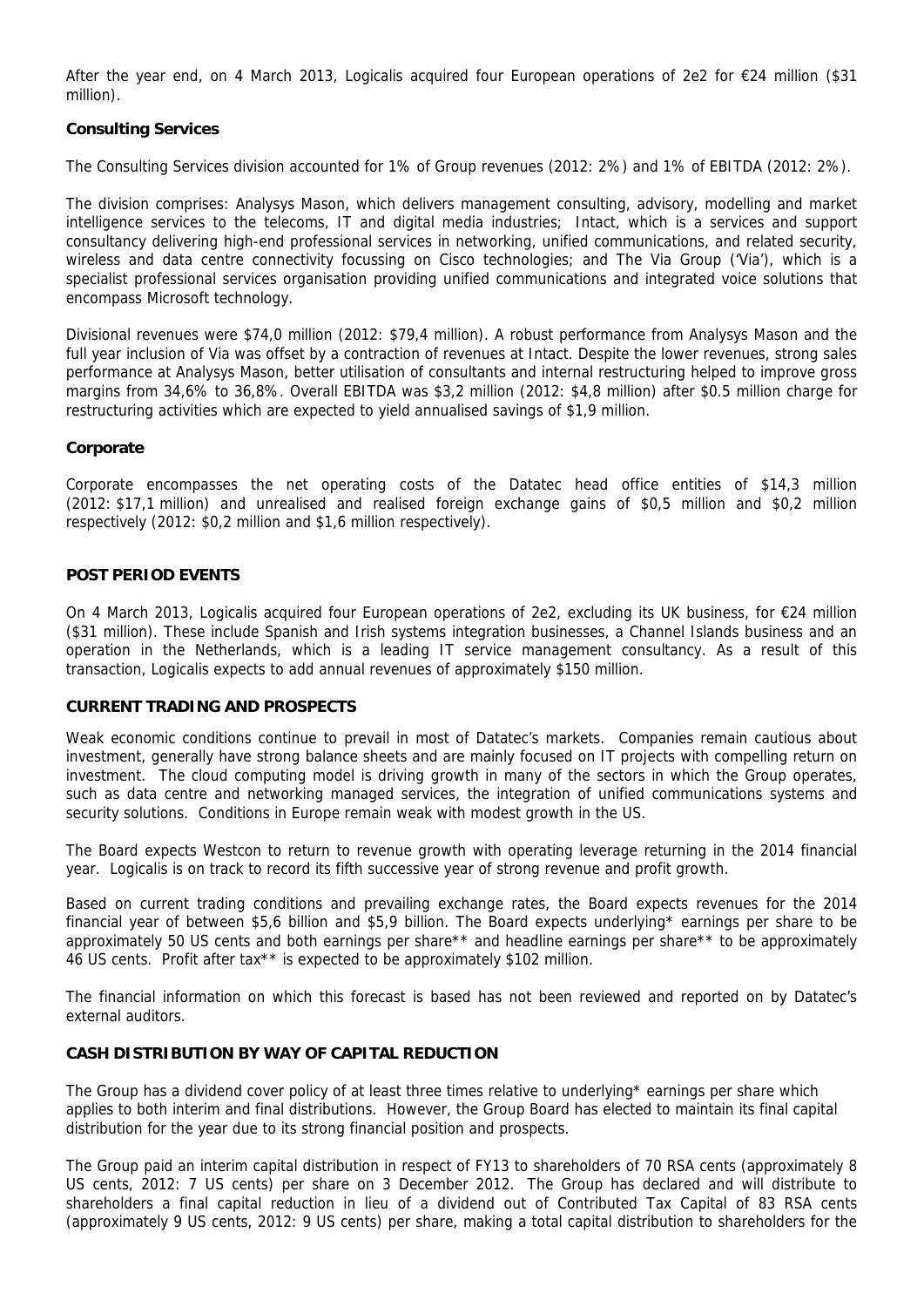financial year ended 28 February 2013 of 153 RSA cents (approximately 17 US cents, 2012: 16 US cents) per share.

The salient dates will be as follows:

| Last day to trade                                | Friday, 5 July 2013  |
|--------------------------------------------------|----------------------|
| Shares to commence trading "ex" the distribution | Monday, 8 July 2013  |
| Record date                                      | Friday, 12 July 2013 |
| Payment date                                     | Monday, 15 July 2013 |

The final capital distribution will be paid to shareholders on the Jersey branch register in GBP translated at the closing exchange rate on Wednesday, 10 July 2013.

Share certificates may not be dematerialised or rematerialised between Monday, 8 July 2013 and Friday, 12 July 2013, both days inclusive.

#### **DIRECTORATE**

Rob Evans was appointed as a Director of the Board of Datatec with effect from 1 May 2012 and became Chief Financial Officer on 1 June 2012 replacing Ivan Dittrich who left the Board on the same date.

The Chairman of the Board, Stephen Davidson, was formally reappointed as a member of the Audit Committee on 13 May 2013.

#### **REPORTING**

The abridged financial information has been prepared in accordance with the framework concepts and the measurement and recognition requirements of International Financial Reporting Standards (IFRS), the SAICA Financial Reporting Guides as issued by the Accounting Practices Committee, the information as required by IAS 34: Interim Financial Reporting and the Companies Act of South Africa. The report has been prepared using accounting policies that comply with IFRS which are consistent with those applied in the financial statements for the year ended 28 February 2012. The preparation of the Group financial statements for the financial year ended 28 February 2013 was supervised by the Chief Financial Officer, Rob Evans; and has been audited in terms of all the applicable requirements in terms of Section 29(1) of the Companies Act of South Africa.

The auditors, Deloitte & Touche, have issued their opinion on the Group's financial statements for the year ended 28 February 2013. The audit was conducted in accordance with International Standards on Auditing. They have issued an unmodified audit opinion. A copy of their audit report is available for inspection at the Company's registered office. These abridged financial statements have been derived from the consolidated financial statements and are consistent in all material respects, with the Group financial statements. Any reference to future financial performance included in this announcement, has not been reviewed or reported on by the Company's auditors. The auditor's report does not necessarily cover all of the information contained in this announcement. Shareholders are therefore advised that in order to obtain a full understanding of the nature of the auditor's work they should obtain a copy of that report together with the accompanying financial information from the registered office of the company.

On behalf of the Board:

**SJ Davidson JP Montanana RP Evans** Chairman *Chief Executive Officer Chief Financial Officer*

15 May 2013

\*Excluding goodwill and intangibles impairment, amortisation of acquired intangible assets, acquisition-related adjustments, profit or loss on sale of assets and businesses, fair value movements on acquisition-related financial instruments and unrealised foreign exchange movements.

\*\*Forecasts for profit after tax, earnings per share and headline earnings per share do not take into account any fair value gains or losses on acquisition-related financial instruments (including put option liabilities), which are required under IFRS.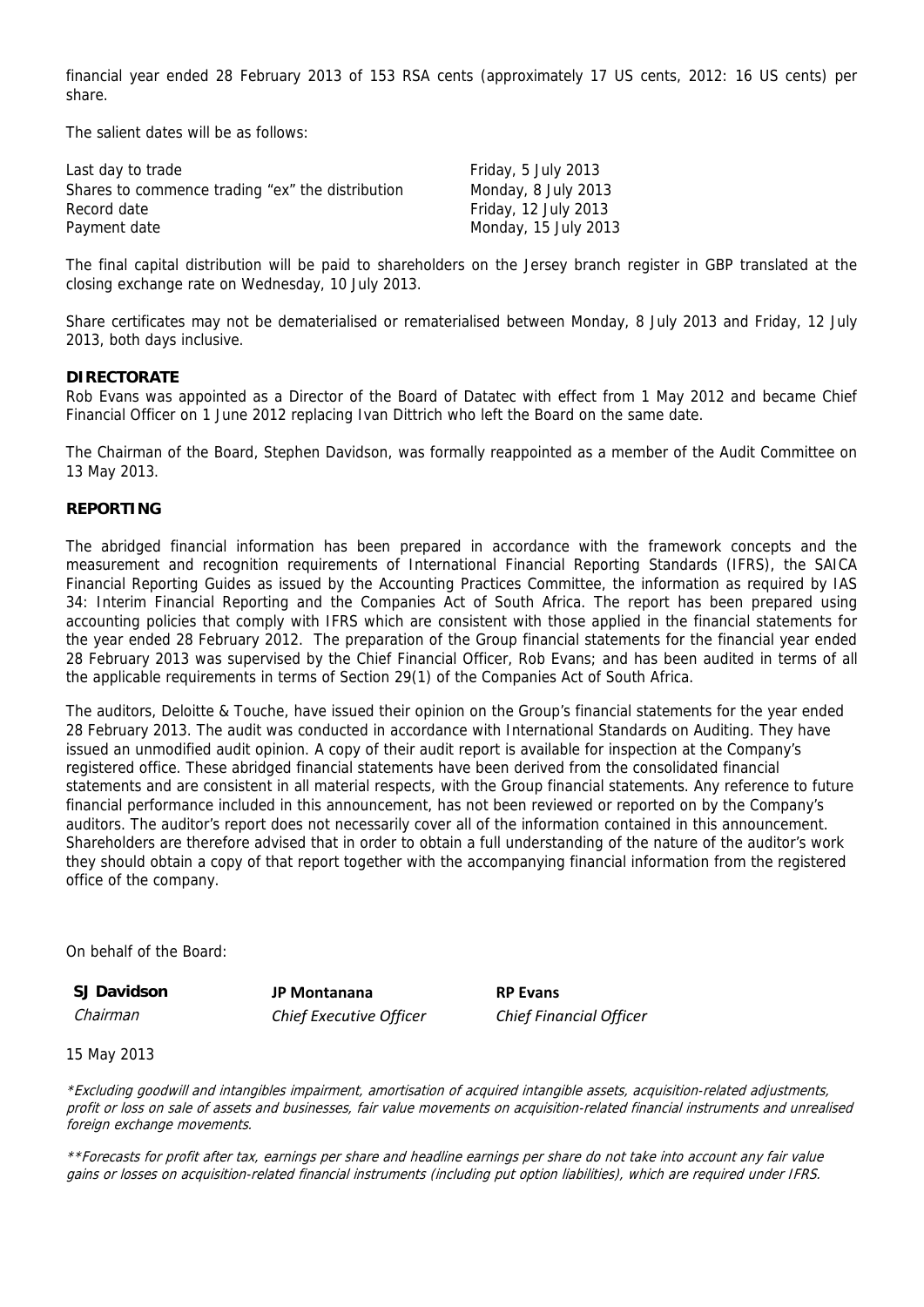#### **Condensed Group statement of comprehensive income**

for the year ended 28 February 2013

|                                                                                    | <b>Audited</b><br>year ended<br>February 2013<br><b>US\$'000</b> | Audited<br>year ended<br>February 2012<br>US\$'000 |
|------------------------------------------------------------------------------------|------------------------------------------------------------------|----------------------------------------------------|
| Revenue                                                                            | 5 246 667                                                        | 5 033 394                                          |
| <b>Existing operations</b>                                                         | 5 063 855                                                        | 4 940 164                                          |
| Acquisitions                                                                       | 182812                                                           | 93 230                                             |
| Cost of sales                                                                      | (4466333)                                                        | (4328814)                                          |
| <b>Gross profit</b>                                                                | 780 334                                                          | 704 580                                            |
| Operating costs                                                                    | (593151)                                                         | (514974)                                           |
| Unrealised foreign exchange (losses)/gains                                         | (1645)                                                           | 585                                                |
| Operating profit before finance costs, depreciation and<br>amortisation ("EBITDA") | 185 538                                                          | 190 191                                            |
| Depreciation                                                                       | (28657)                                                          | (23861)                                            |
| Amortisation of acquired intangible assets                                         | (15508)                                                          | (15686)                                            |
| <b>Operating profit</b>                                                            | 141 373                                                          | 150 644                                            |
| Interest income                                                                    | 5086                                                             | 7623                                               |
| Financing costs                                                                    | (26993)                                                          | (21905)                                            |
| Acquisition-related fair value adjustments                                         | 6443                                                             | 402                                                |
| Fair value movements on put option liabilities                                     | (505)                                                            | 16                                                 |
| Fair value adjustments on deferred purchase consideration                          | 6948                                                             | 386                                                |
| Share of equity-accounted investment earnings                                      | 1078                                                             | 425                                                |
| Other income                                                                       | 260                                                              | 782                                                |
| <b>Profit before taxation</b>                                                      | 127 247                                                          | 137 971                                            |
| Taxation                                                                           | (42163)                                                          | (48902)                                            |
| Profit for the year                                                                | 85 084                                                           | 89 069                                             |
| Other comprehensive income                                                         |                                                                  |                                                    |
| Exchange differences arising on translation to presentation currency               | (45925)                                                          | (13778)                                            |
| Translation of equity loans net of tax effect                                      | 11 260                                                           | 4 6 1 5                                            |
| Other items                                                                        |                                                                  | (2856)                                             |
| Total comprehensive income for the year                                            | 50 419                                                           | 77 050                                             |
| Profit for the year attributable to:                                               |                                                                  |                                                    |
| Owners of the parent                                                               | 78 077                                                           | 80 846                                             |
| Non-controlling interests                                                          | 7 0 0 7                                                          | 8 2 2 3                                            |
|                                                                                    | 85 084                                                           | 89 069                                             |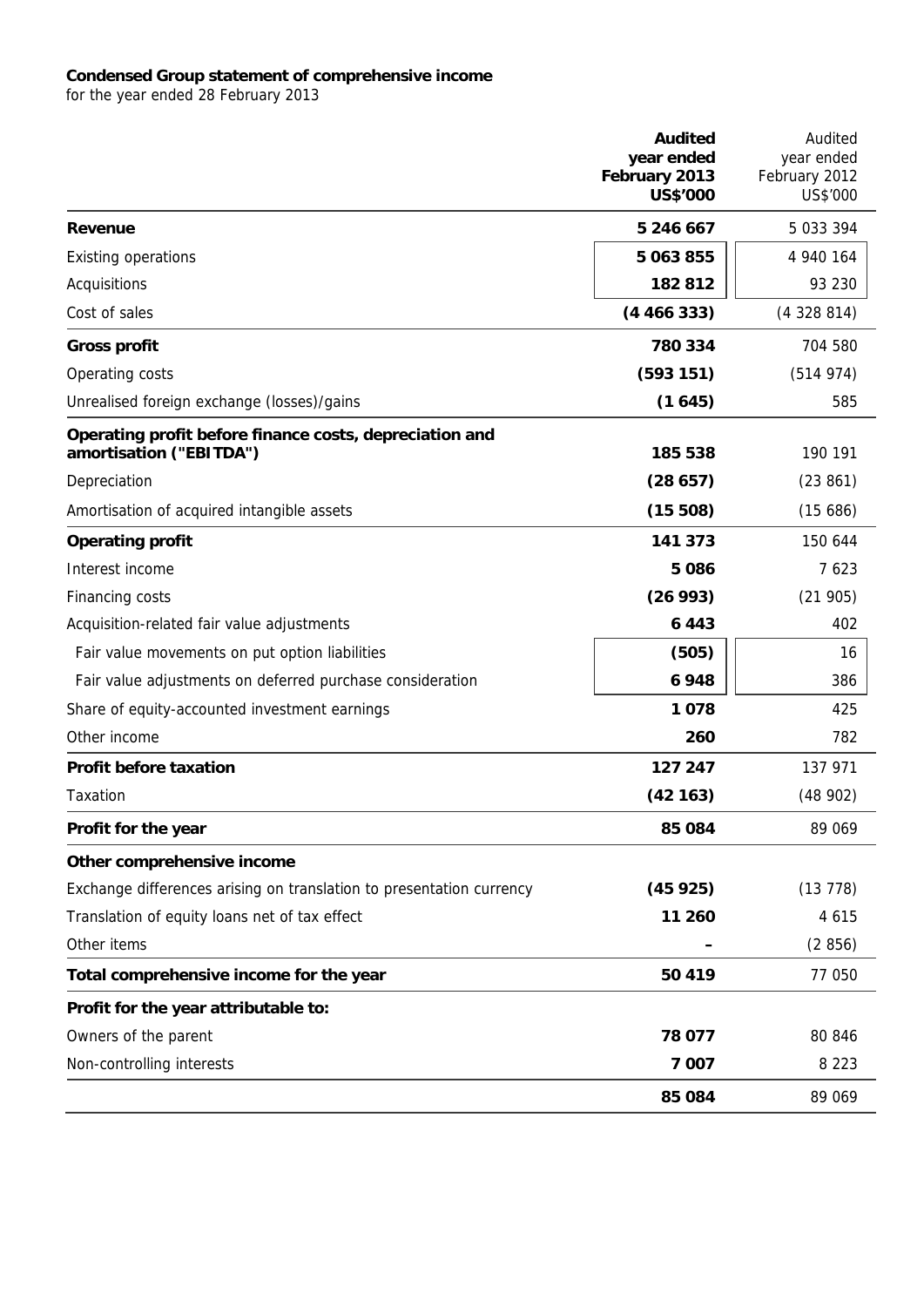| Total comprehensive income attributable to: |         |                   |
|---------------------------------------------|---------|-------------------|
| Owners of the parent                        | 48 555  | 72 282<br>4 7 6 8 |
| Non-controlling interests                   | 1864    |                   |
|                                             | 50 419  | 77 050            |
| Number of shares issued (millions)          |         |                   |
| <b>Issued</b>                               | 193     | 188               |
| Weighted average                            | 191     | 186               |
| Diluted weighted average                    | 193     | 189               |
| Earnings per share ("EPS") (US cents)       |         |                   |
| <b>Basic EPS</b>                            | 40,8    | 43,5              |
| Diluted basic EPS                           | 40,4    | 42,8              |
| <b>SALIENT FINANCIAL FEATURES</b>           |         |                   |
| <b>Headline earnings</b>                    | 78 071  | 80 188            |
| Headline earnings per share (US cents)      |         |                   |
| Headline                                    | 40,8    | 43,1              |
| Diluted headline                            | 40,4    | 42,5              |
| <b>Underlying earnings</b>                  | 82 4 24 | 89 166            |
| Underlying earnings per share (US cents)    |         |                   |
| Underlying                                  | 43,1    | 47,9              |
| Diluted underlying                          | 42,6    | 47,2              |
| Net asset value per share (US cents)        | 448,2   | 438,6             |
| <b>KEY RATIOS</b>                           |         |                   |
| Gross margin (%)                            | 14,9    | 14,0              |
| EBITDA (%)                                  | 3,5     | 3,8               |
| Effective tax rate (%)                      | 33,1    | 35,4              |
| Normalised effective tax rate (%)           | 34,9    | 35,1              |
| <b>Exchange rates</b>                       |         |                   |
| Average Rand/US\$ exchange rate             | 8,4     | 7,3               |
| Closing Rand/US\$ exchange rate             | 8,8     | 7,5               |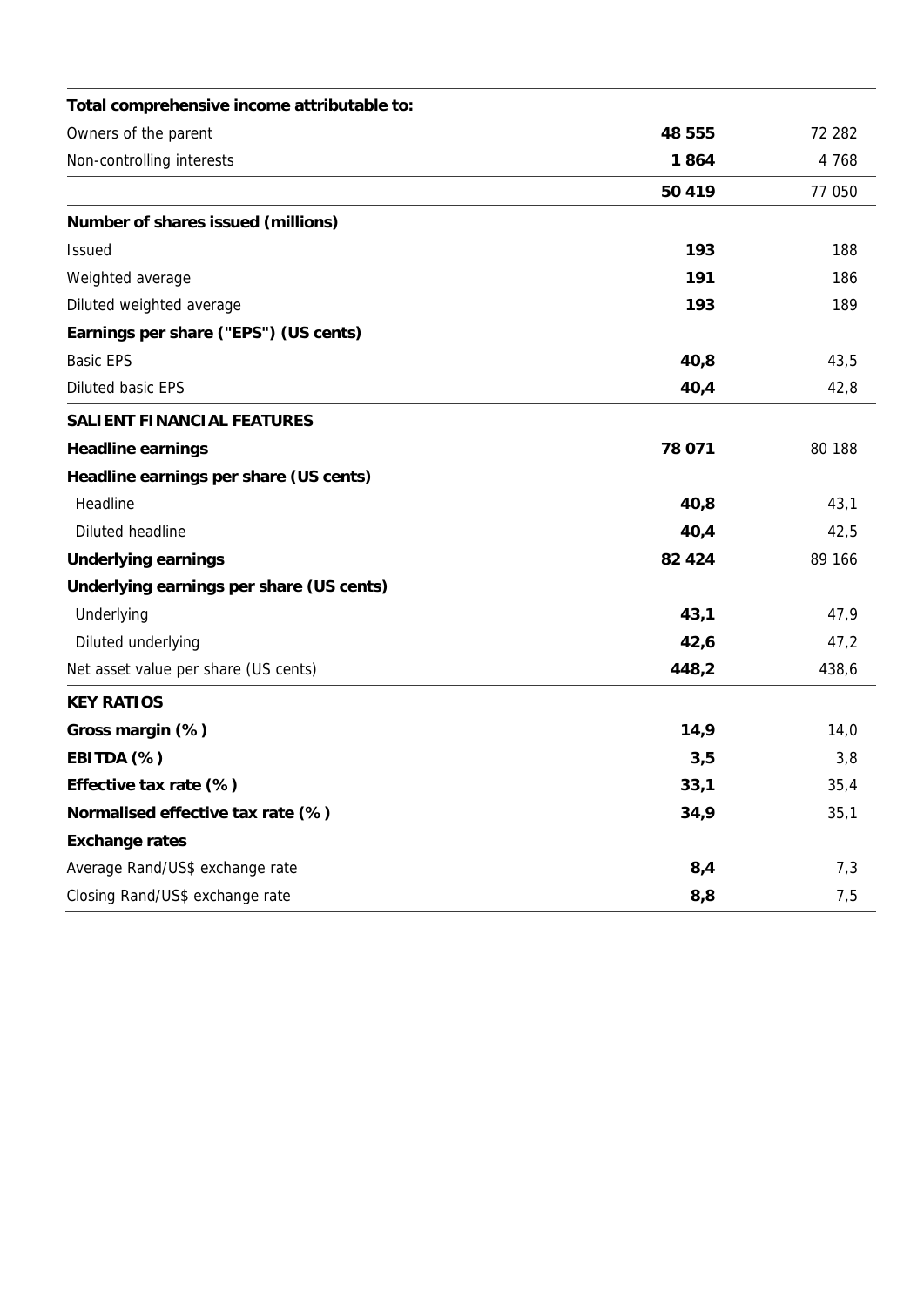## **Condensed Group statement of financial position**

as at 28 February 2013

|                                     | <b>Audited</b><br>year ended<br>February 2013<br><b>US\$'000</b> | Audited<br>year ended<br>February 2012<br>US\$'000 |
|-------------------------------------|------------------------------------------------------------------|----------------------------------------------------|
| <b>ASSETS</b>                       |                                                                  |                                                    |
| <b>Non-current assets</b>           | 661 324                                                          | 574 970                                            |
| Property, plant and equipment       | 62 476                                                           | 55 145                                             |
| Capitalised development expenditure | 49 599                                                           | 34 117                                             |
| Goodwill                            | 426 622                                                          | 377 869                                            |
| Acquired intangible assets          | 50 684                                                           | 41 772                                             |
| Investments                         | 6613                                                             | 5 7 0 9                                            |
| Deferred tax assets                 | 49 961                                                           | 37 229                                             |
| Other receivables and prepayments   | 15 369                                                           | 23 1 29                                            |
| <b>Current assets</b>               | 2028740                                                          | 1823437                                            |
| Inventories                         | 362 172                                                          | 412 115                                            |
| Current tax asset                   | 18586                                                            |                                                    |
| Trade and other receivables         | 1 3 3 4 1 3 6                                                    | 1 163 534                                          |
| Cash and cash equivalents           | 313846                                                           | 247 788                                            |
| <b>Total assets</b>                 | 2 690 064                                                        | 2 398 407                                          |
| <b>EQUITY AND LIABILITIES</b>       |                                                                  |                                                    |
| <b>Ordinary shareholders' funds</b> | 865 433                                                          | 823 369                                            |
| Non-controlling interest            | 51 578                                                           | 56 059                                             |
| <b>Total equity</b>                 | 917 011                                                          | 879 428                                            |
| <b>Non-current liabilities</b>      | 84 324                                                           | 66 083                                             |
| Long-term liabilities               | 10 4 19                                                          | 13 915                                             |
| Amounts owing to vendors            | 3 0 5 0                                                          | 2 0 5 7                                            |
| Liability for share-based payments  | 12 3 17                                                          | 10 423                                             |
| Deferred tax liabilities            | 57 147                                                           | 39 688                                             |
| Other liabilities                   | 1 3 9 1                                                          |                                                    |
| <b>Current liabilities</b>          | 1688729                                                          | 1 452 896                                          |
| Payables and provisions             | 1 417 181                                                        | 1 187 967                                          |
| Amounts owing to vendors            | 9649                                                             | 14 3 27                                            |
| Current tax liabilities             | 21 369                                                           | 4 6 2 7                                            |
| <b>Bank overdrafts</b>              | 240 530                                                          | 245 975                                            |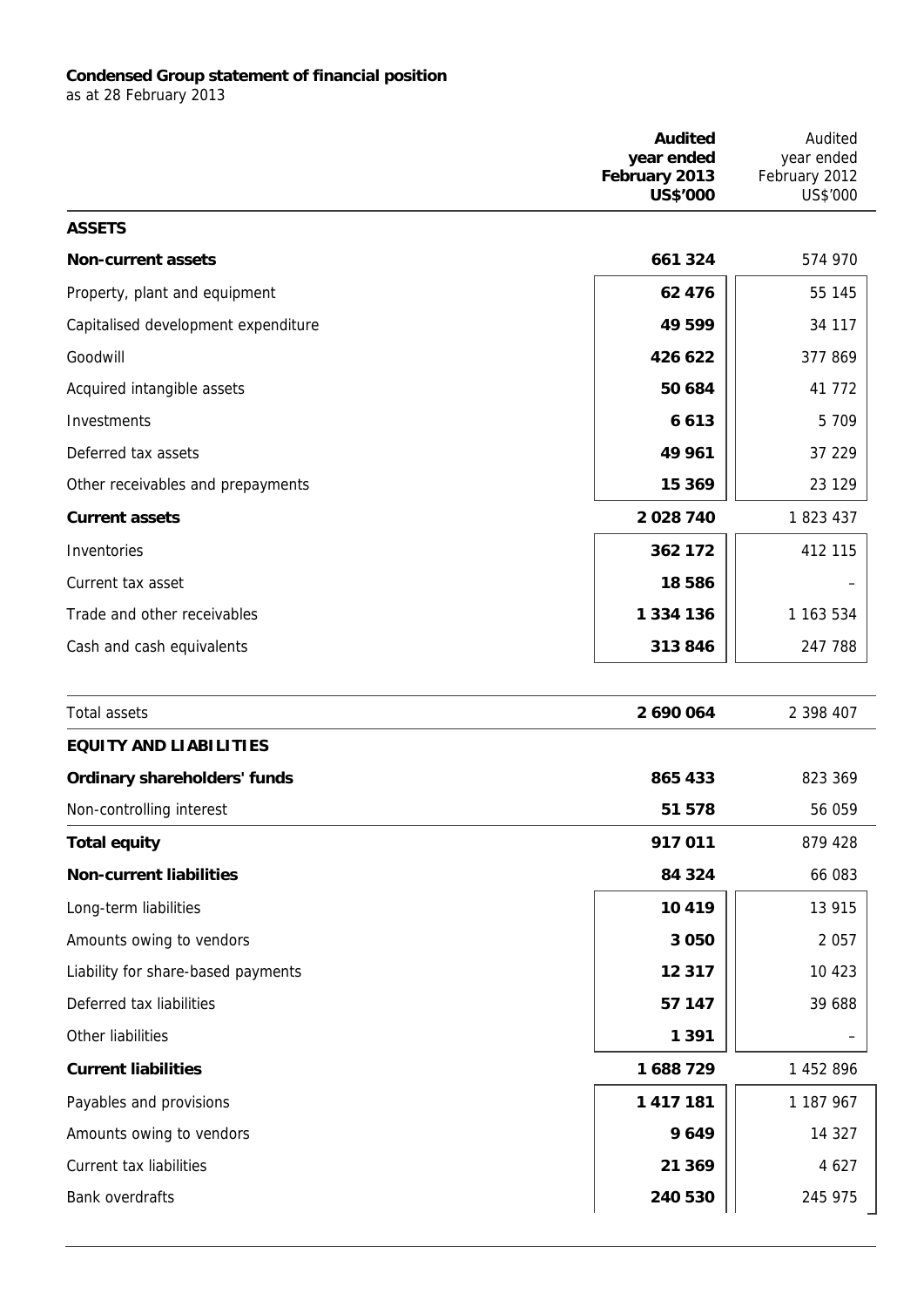| Total equity and liabilities                                                                        | 2 690 064 | 2 398 407 |
|-----------------------------------------------------------------------------------------------------|-----------|-----------|
| Capital expenditure incurred in the current year (including capitalised<br>development expenditure) | 45 523    | 43 053    |
| Capital commitments at the end of the year                                                          | 13 283    | 10 142    |
| Lease commitments at the end of the year                                                            | 99 275    | 98 213    |
| Payable within one year                                                                             | 31 095    | 27 516    |
| Payable after one year                                                                              | 68 180    | 70 697    |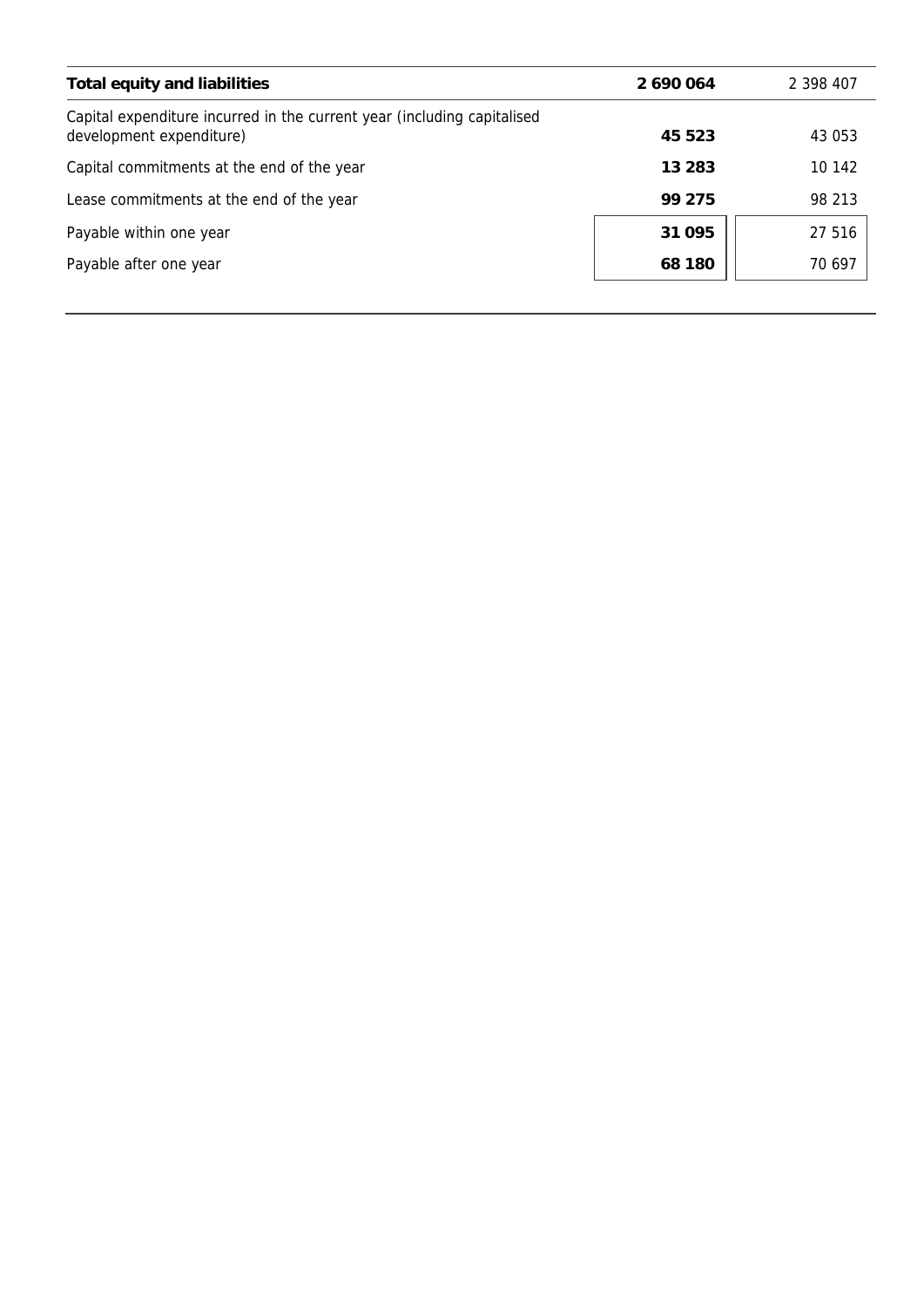## **Condensed Group statement of cash flows**

for the year ended 28 February 2013

|                                                              | <b>Audited</b><br>year ended<br>February 2013<br><b>US\$'000</b> | Audited<br>year ended<br>February 2012<br>US\$'000 |
|--------------------------------------------------------------|------------------------------------------------------------------|----------------------------------------------------|
| <b>EBITDA</b>                                                | 185 538                                                          | 190 191                                            |
| Profit on disposal of property, plant and equipment          | (13)                                                             | (733)                                              |
| Non-cash items                                               | 6539                                                             | (832)                                              |
| Cash generated before working capital changes                | 192 064                                                          | 188 626                                            |
| Working capital changes                                      | 124 702                                                          | (85783)                                            |
| Decrease/(increase) in inventories                           | 45 321                                                           | (109 479)                                          |
| Increase in receivables                                      | (125 387)                                                        | (188004)                                           |
| Increase in payables                                         | 204 768                                                          | 211 700                                            |
| Cash generated from operations                               | 316 766                                                          | 102 843                                            |
| Net finance costs paid                                       | (21907)                                                          | (14 282)                                           |
| <b>Taxation paid</b>                                         | (53195)                                                          | (55619)                                            |
| Net cash inflows from operating activities                   | 241 664                                                          | 32 942                                             |
| Cash outflows for acquisitions                               | (74509)                                                          | (27521)                                            |
| Net cash outflows from other investing activities            | (44896)                                                          | (42943)                                            |
| Net cash inflows from disposal of operations and investments |                                                                  | 14 988                                             |
| Net cash outflows from other financing activities            | (13664)                                                          | (27684)                                            |
| Capital distributions                                        | (32394)                                                          | (36 383)                                           |
| Net increase/(decrease) in cash and cash equivalents         | 76 201                                                           | (86 601)                                           |
| Cash and cash equivalents at the beginning of the year       | 1813                                                             | 83 219                                             |
| Translation differences on opening cash position             | (4698)                                                           | 5 1 9 5                                            |
| Cash and cash equivalents at the end of the year (*)         | 73 316                                                           | 1813                                               |

(\*) Comprises cash resources, net of bank overdrafts and trade finance advances.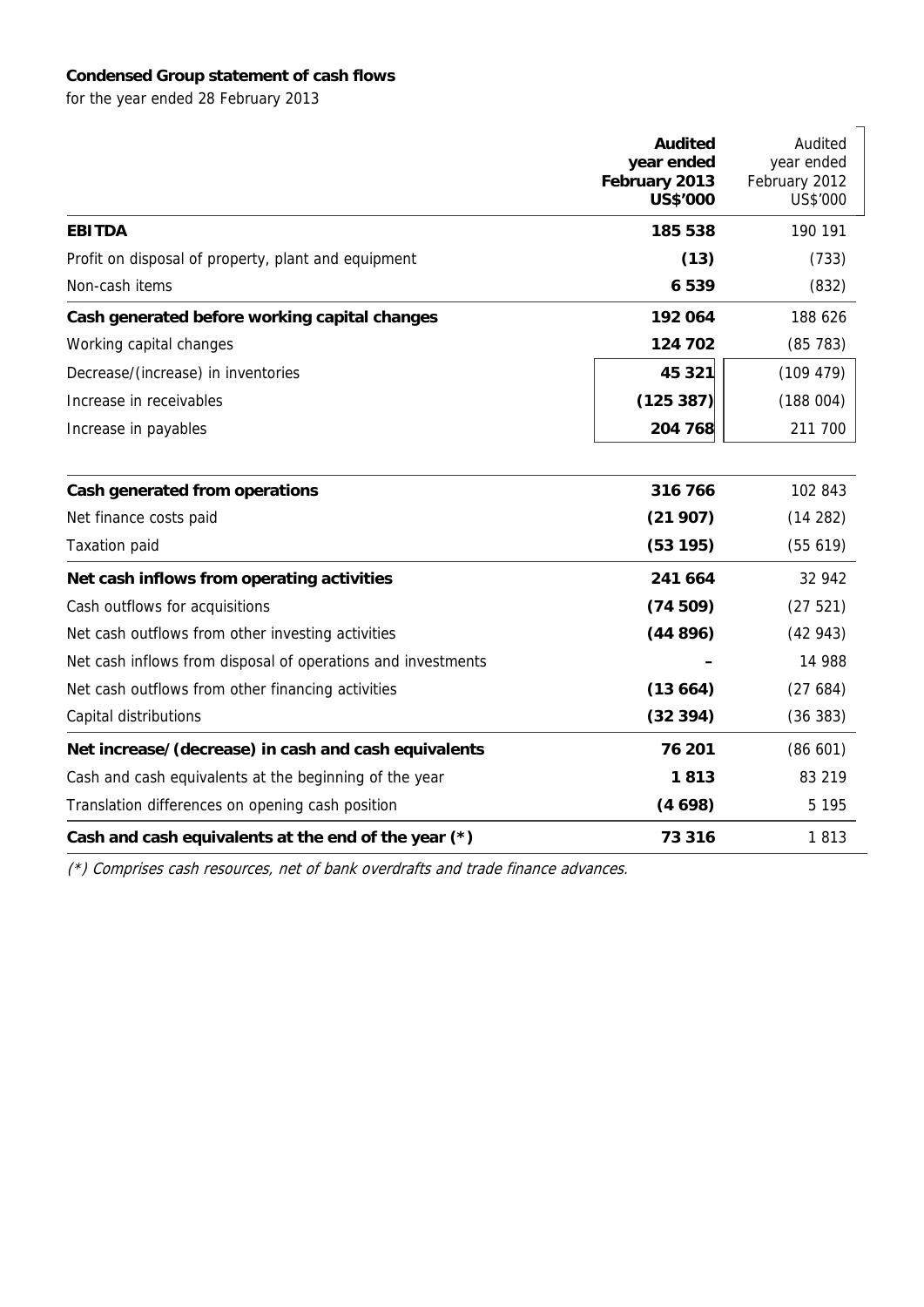## **Condensed Group statement of changes in total equity**

for the year ended 28 February 2013

|                                                | <b>Audited</b><br>year ended<br>February 2013<br>US\$'000 | Audited<br>year ended<br>February 2012<br>US\$'000 |
|------------------------------------------------|-----------------------------------------------------------|----------------------------------------------------|
| Balance at the beginning of the year           | 879 428                                                   | 770 379                                            |
| Total comprehensive income                     | 50 419                                                    | 77 050                                             |
| New share issues                               | 29 508                                                    | 3 5 4 5                                            |
| Capital distributions                          | (32394)                                                   | (36 383)                                           |
| Equity-settled deferred purchase consideration | (3333)                                                    | 6 6 6 7                                            |
| Share-based payments                           | (6 227)                                                   | (165)                                              |
| Derecognition of put option liability          | 5 1 0 2                                                   | 45 000                                             |
| Acquisitions                                   | 853                                                       | (815)                                              |
| <b>Disposals</b>                               |                                                           | 5 5 3 6                                            |
| Non-controlling interest                       | (6345)                                                    | 8 6 1 4                                            |
| Balance at the end of the year                 | 917 011                                                   | 879 428                                            |

## **Determination of headline and underlying earnings**

for the year ended 28 February 2013

|                                                                     | <b>Audited</b><br>year ended<br>February 2013<br><b>US\$'000</b> | Audited<br>year ended<br>February 2012<br>US\$'000 |
|---------------------------------------------------------------------|------------------------------------------------------------------|----------------------------------------------------|
| Profit attributable to the equity holders of the parent             | 78 077                                                           | 80 846                                             |
| Headline earnings adjustments                                       |                                                                  |                                                    |
| Profit on disposal of property, plant and equipment and investments | (13)                                                             | (733)                                              |
| Tax effect                                                          | 8                                                                | 75                                                 |
| Non-controlling interest                                            | (1)                                                              |                                                    |
| <b>Headline earnings</b>                                            | 78 071                                                           | 80 188                                             |
| DETERMINATION OF UNDERLYING EARNINGS                                |                                                                  |                                                    |
| Underlying earnings adjustments                                     | 10710                                                            | 14 459                                             |
| Unrealised foreign exchange losses/(gains)                          | 1645                                                             | (585)                                              |
| Acquisition-related fair value adjustments                          | (6443)                                                           | (402)                                              |
| Acquisition-related adjustment                                      |                                                                  | (240)                                              |
| Amortisation of acquired intangible assets                          | 15 508                                                           | 15 686                                             |
| Tax effect                                                          | (6460)                                                           | (5472)                                             |
| Non-controlling interest                                            | 103                                                              | (9)                                                |
| <b>Underlying earnings</b>                                          | 82 4 24                                                          | 89 166                                             |